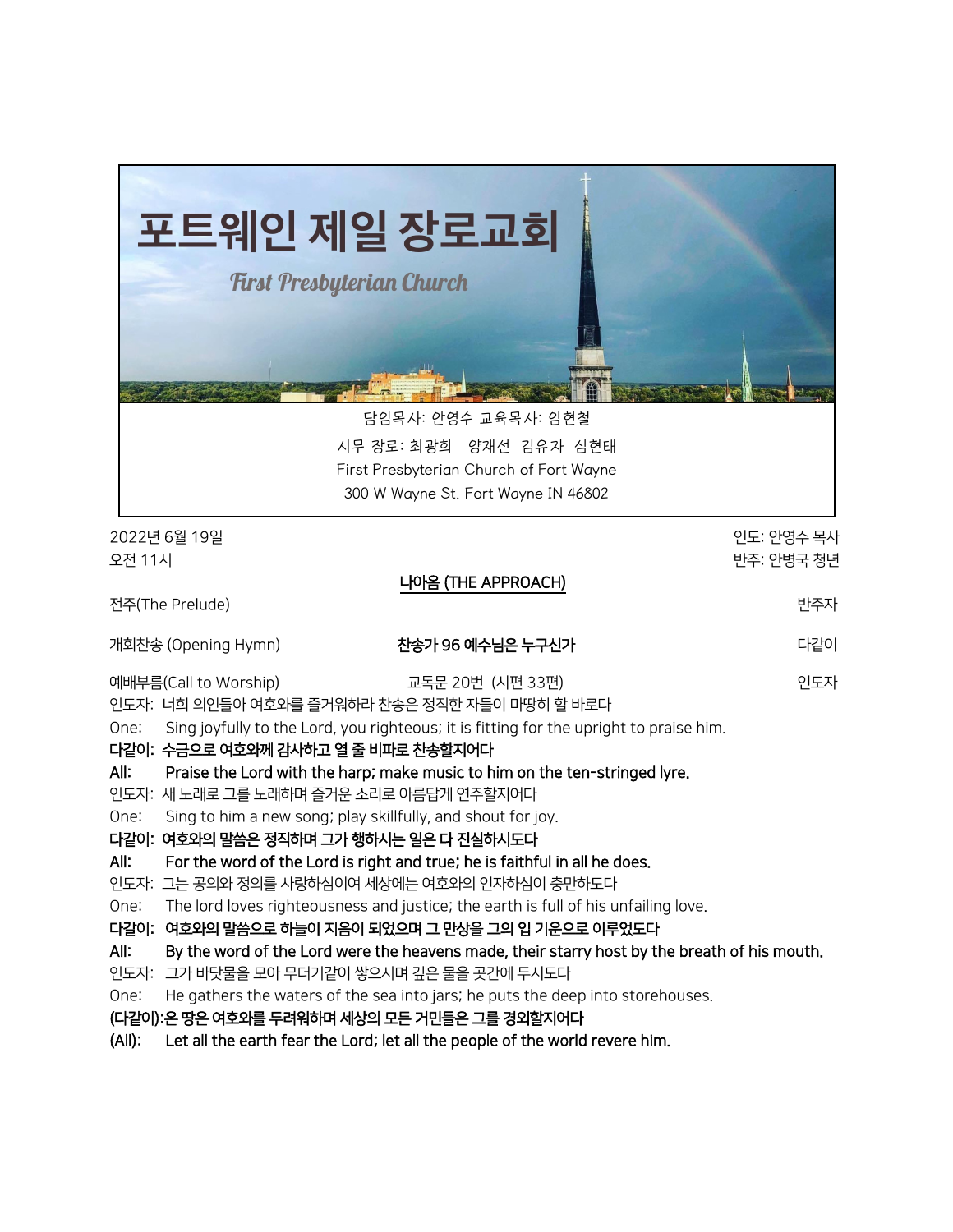| 신앙고백 (Affirmation of Faith)                                         | 다같이 |
|---------------------------------------------------------------------|-----|
| 다같이: 나는 전능하신 아버지 하나님, 천지의 창조주를 믿습니다. 나는 그의 유일하신 아들, 우리 주 예수 그리스도를 믿 |     |
| 습니다. 그는 성령으로 잉태되어 동정녀 마리아에게서 나시고, 본디오 빌라도에게 고난을 받아 십자가에 못 박혀 죽으시    |     |
| 고, 장사된 지 사흘만에 죽은 자 가운데서 다시 살아나셨으며, 하늘에 오르시어 전능하신 아버지 하나님 우편에 앉아 계시  |     |
| 다가, 거기로부터 살아있는 자와 죽은 자를 심판하러 오십니다. 나는 성령을 믿으며, 거룩한 공교회와 성도의 교제와 죄를  |     |
| 용서 받는 것과 몸의 부활과 영생을 믿습니다. 아메.                                       |     |

I believe in God the Father Almighty, maker of heaven and earth; And in Jesus Christ, his only Son our Lord: who was conceived by the Holy Spirit, born of the Virgin Mary, suffered under Pontius Pilate, was crucified, dead, and buried; the third day he rose again from the dead; he ascend into heaven, and sitteth on the right hand of God the Father Almighty; from thence he shall come to judge the quick and the dead. I believe in the Holy Spirit, the holy universal church, the communion of saints, the forgiveness of sins, the resurrection of the body, and the life everlasting. Amen.

참회의기도(Prayer of Confession) 다같이

| 용서의선언(Assurance of Pardon)     |                                                                                                                                                                                                                                                  | 인도자    |
|--------------------------------|--------------------------------------------------------------------------------------------------------------------------------------------------------------------------------------------------------------------------------------------------|--------|
| 응답찬송 (Response Hymn)           | 온맘 다해<br>1절: 주님과 함께 하는 이 고요한 시간 주님의 보좌앞에 내 마음을 쏟네<br>모든 것 아시는 주님께 감출 것 없네 내 맘과 정성다해 주 바라나이다<br>2절: 나 염려하잖아도 내 쓸 것 아시니 나 오직 주의 얼굴 구하게 하소서<br>다 이해할 수 없을 때라도 감사하며 날마다 순종하며 주 따르오리다<br>후렴: 온 맘다해 사랑합니다 온 맘다해 주 알기 원하네<br>내 모든 삶 당신 것이니 주만 섬기리 온 맘다해 | 다같이    |
| 평화의 인사 (Sharing Peace)         |                                                                                                                                                                                                                                                  | 다같이    |
| 중보기도와 주기도문 (The Lord's Prayer) |                                                                                                                                                                                                                                                  | 윤정아 성도 |
| 성경봉독(Scripture Reading)        | 말씀 (The Word)<br>누가복음 Luke15:11-24                                                                                                                                                                                                               | 안지연 성도 |
| 설교(The Sermon)                 | "나의 끝은 하나님의 시작이 된다"                                                                                                                                                                                                                              | 안영수 목사 |
|                                | 응답 (THE THANKSGIVING)                                                                                                                                                                                                                            |        |
| 찬양과 봉헌(Offering and Offertory) | 찬송가 535 주 예수 대문 밖에                                                                                                                                                                                                                               | 다같이    |
| 봉헌 기도 (Prayer of Dedication)   |                                                                                                                                                                                                                                                  | 인도자    |
| 교회소식(Announcement)             |                                                                                                                                                                                                                                                  | 안영수 목사 |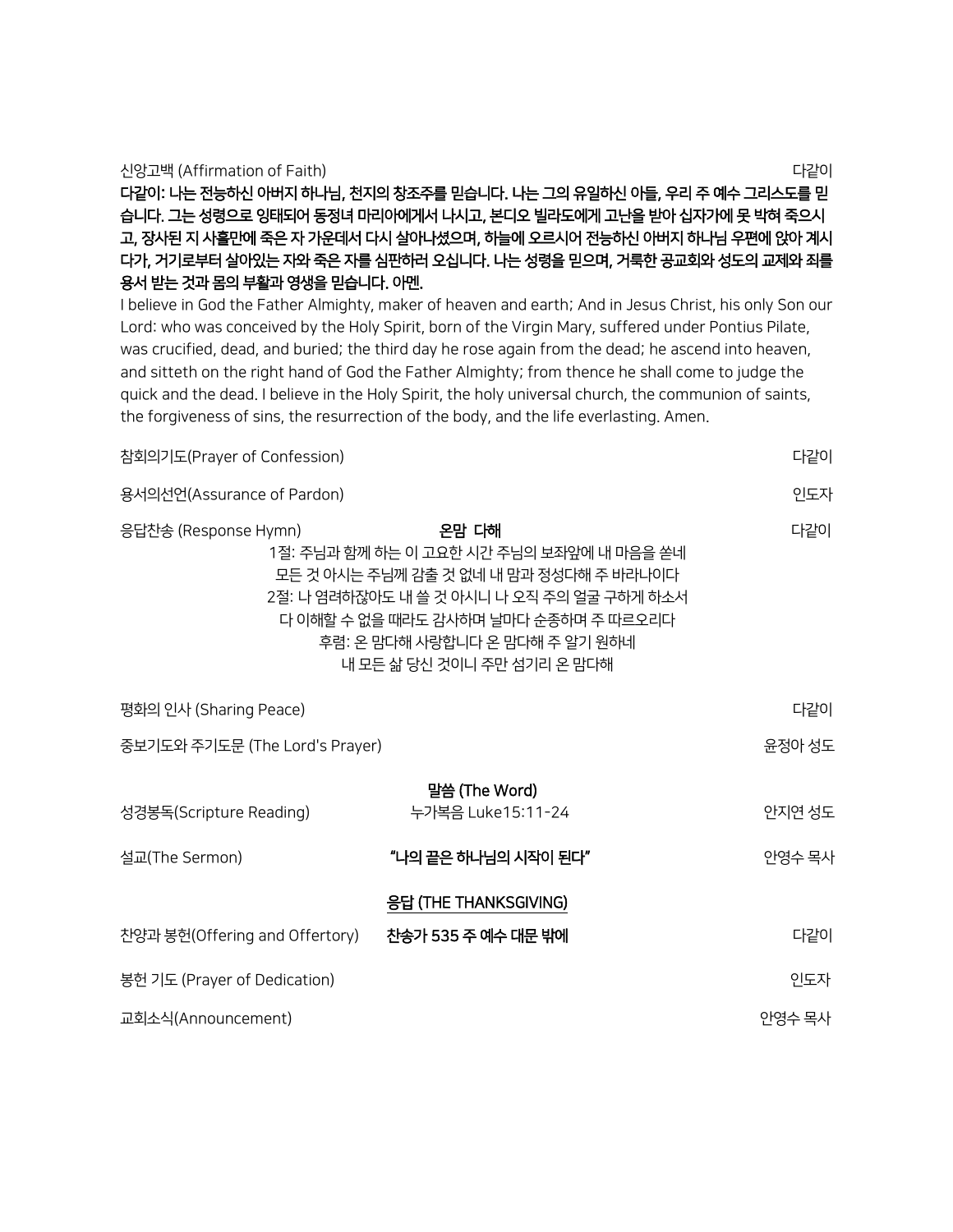### 결단의 찬양(Doxology) **""" """ "하나님의 사랑을 사모하는 자** """ "" "" "" "" "다같이

하나님의사랑을 사모하는자 하나님의 평안을 바라보는자 너의 모든 것 창조하신 우리 주님이 너를 얼마나 사랑하시는지 하나님께 찬양과 경배하는자 하나님의 선하심을 닮아가는자 너의 모든것 창조하신 우리 주님이 너를 자녀삼으셨네 후렴: 하나님 사랑의 눈으로 너를 어느때나 바라보시고 하나님 인자한 귀로써 언제나 너에게 기울이시니 어두움에 밝은 빛을 비춰주시고 너의 작은 신음에도 응답하시니 너는 어느곳에 있든지 주를 향하고 주만 바라 볼찌라 주만 바라 볼찌라

축도 및 폐회(Benediction and Postlude) @ # # # # # # # # # # # # # # 안영수 목사

# 살아계신 주 나의 참된 소망 (찬송가 171장)

주 하나님 독생자 예수 날 위하여 오시었네 내 모든 죄 다 사하시고 죽음에서 부활하신 나의 구세주 살아계신 주 나의 참된 소망 걱정 근심 전혀 없네 사랑의 주 내 갈 길 인도하니 내 모든 삶의 기쁨 늘 충만하네

#### 오늘의 말씀 (누가복음 Luke 15:11-24)

11 또 이르시되 어떤 사람에게 두 아들이 있는데 12 그 둘째가 아버지에게 말하되 아버지여 재산 중에서 내게 돌아올 분깃을 내게 주 소서 하는지라 아버지가 그 살림을 각각 나눠 주었더니 13 그 후 며칠이 안 되어 둘째 아들이 재물을 다 모아 가지고 먼 나라에 가 거기 서 허랑방탕하여 그 재산을 낭비하더니 14 다 없앤 후 그 나라에 크게 흉년이 들어 그가 비로소 궁핍한지라 15 가서 그 나라 백성 중 한 사람에게 붙여 사니 그가 그를 들로 보내어 돼지를 치게 하였는데

16 그가 돼지 먹는 쥐엄 열매로 배를 채우고자 하되 주는 자가 없는지라 17 이에 스스로 돌이켜 이르되 내 아버지에게는 양식이 풍족 한 품꾼이 얼마나 많은가 나는 여기서 주려 죽는구나 18 내가 일어나 아버지께 가서 이르기를 아버지 내가 하늘과 아버지께 죄를 지었 사오니 19 지금부터는 아버지의 아들이라 일컬음을 감당하지 못하겠나이다 나를 품꾼의 하나로 보소서 하리라 하고 20 이에 일어나 서 아버지께로 돌아가니라 아직도 거리가 먼데 아버지가 그를 보고 측은히 여겨 달려가 목을 안고 입을 맞추니 21 아들이 이르되 아버 지 내가 하늘과 아버지께 죄를 지었사오니 지금부터는 아버지의 아들이라 일컬음을 감당하지 못하겠나이다 하나 22 아버지는 종들에 게 이르되 제일 좋은 옷을 내어다가 입히고 손에 가락지를 끼우고 발에 신을 신기라 23 그리고 살진 송아지를 끌어다가 잡으라 우리가 먹고 즐기자 24 이 내 아들은 죽었다가 다시 살아났으며 내가 잃었다가 다시 얻었노라 하니 그들이 즐거워하더라

11 Jesus also told them another story: Once a man had two sons. 12 The younger son said to his father, "Give me my share of the property." So the father divided his property between his two sons. 13 Not long after that, the younger son packed up everything he owned and left for a foreign country, where he wasted all his money in wild living. 14 He had spent everything, when a bad famine spread through that whole land. Soon he had nothing to eat. 15 He went to work for a man in that country, and the man sent him out to take care of his pigs. 16 He would have been glad to eat what the pigs were eating, n) but no one gave him a thing. 17 Finally, he came to his senses and said, "My father's workers have plenty to eat, and here I am, starving to death! 18 I will go to my father and say to him, 〈Father, I have sinned against God in heaven and against you. 19 I am no longer good enough to be called your son. Treat me like one of your workers. " 20 The younger son got up and started back to his father. But when he was still a long way off, his father saw him and felt sorry for him. He ran to his son and hugged and kissed him. 21 The son said, "Father, I have sinned against God in heaven and against you. I am no longer good enough to be called your son." 22 But his father said to the servants, "Hurry and bring the best clothes and put them on him. Give him a ring for his finger and sandals for his feet. 23 Get the best calf and prepare it, so we can eat and celebrate. 24 This son of mine was dead, but has now come back to life. He was lost and has now been found." And they began to celebrate.